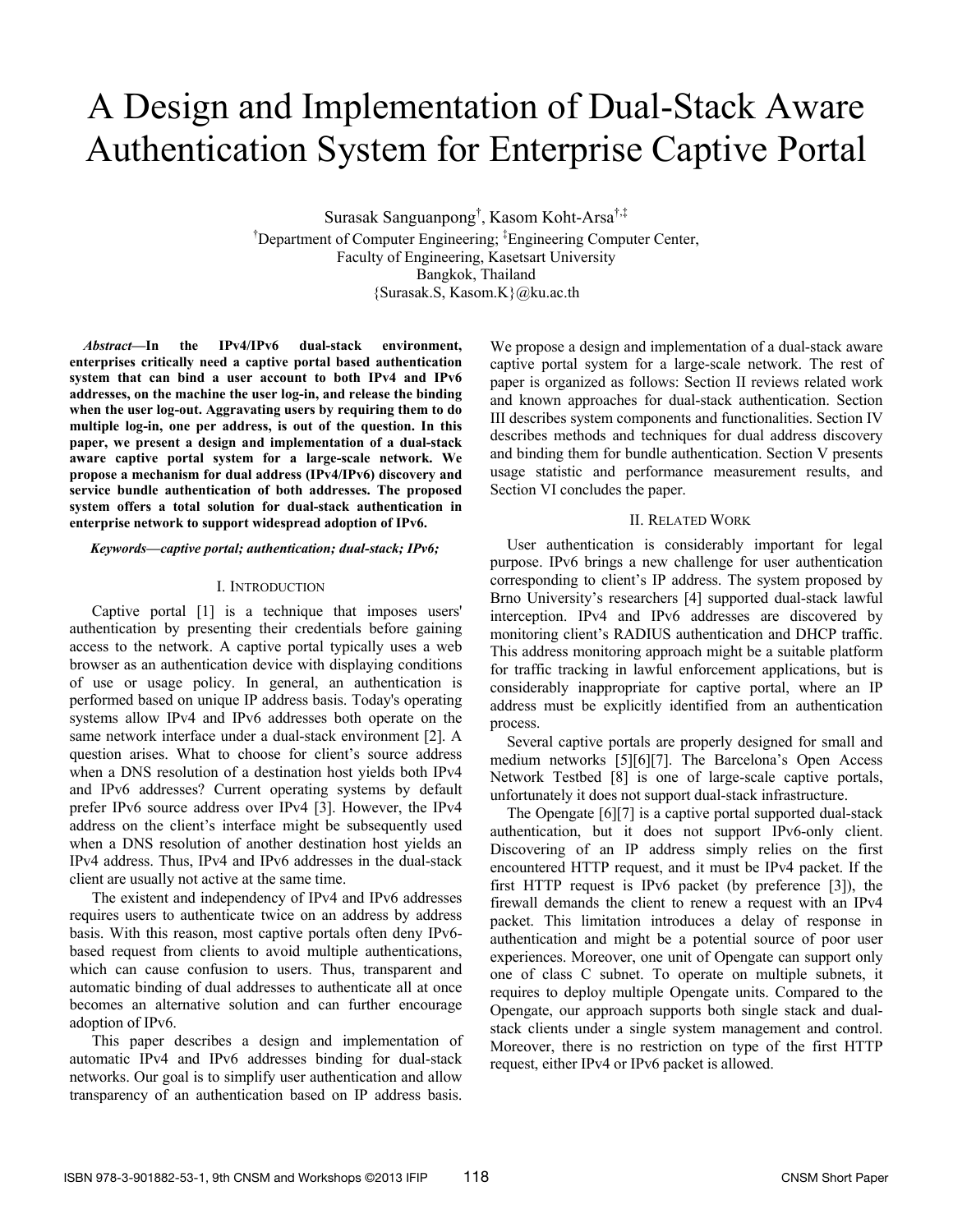## III. SYSTEM DESIGN

In this section, we overview a general captive portal and propose a design of supplementary components in detail. Typical captive portal may consist of two main components, i.e., a gateway and an authenticator. The gateway is generally implemented using firewall to inhibit unauthenticated client's traffic, while HTTP and HTTPS request will be intercepted and redirected to the authenticator. A login server, serving as an authenticator, displays to the user a login page. After receiving a correct credential, the login server communicates with the firewall allowing traffic according to the client's IP address to pass through. Figure 1 shows a typical network connectivity diagram with Firewall and Login Server placement.

A firewall-based captive portal system does not only have to discard undesired packets, but also must divert clients' HTTP and HTTPS requests to authentication server and keep track of users' sessions. In our proposed system, these two functions are assigned to a stateless HTTP redirector and a session manager respectively.

# *A. Lightweight Stateless HTTP Redirector*

General purpose web server liked Apache is not designed to meet two crucial requirements for redirection service: (1) minimal processing delay, and (2) minimal resources consumption specifically on CPU and memory under high concurrent request. We propose a dual-stack *Lightweight Stateless HTTP Redirector* (LSHR) as a dedicated web server to perform redirection service inside Firewall. A compact design of LSHR provides rapid response with minimal resource consumption and allows Firewall to fully perform its primary functions without performance degradation.

The LSHR is implemented by a small daemon with embedded TCP/IP stack and HTTP server in the single user space. Figure 2 shows the standard HTTP server compared to LSHR. Client's TCP packets intercepted by LSHR are classified into five categories for serving redirection task.

Table *I* shows categories of TCP packets to be inspected. For each category of an incoming packet, LSHR replies with a corresponded packet to the client. As the first checkpoint, LSHR resists against SYN-flooding attacks created by Worms, Trojans, or malwares infected clients. Attacks mitigation can be accomplished through rapidly dropping the malicious request based on (1) rate limiting, and (2) a predefined list of common software update agents and non-browser based applications.

#### *B. User Session Manager*

The *User Session Manager* (USM) keeps track of all active users sessions. IPv4 and IPv6 addresses from the same login session are stored as a single entry in the database. For every successful login, logout, and scheduled time-out, Login Server provides session information to be managed by USM and Firewall.

Figure 3 shows the information exchange between a client, Firewall, and Login Server based on LSHR and USM functions as previously described.



Fig. 1. Network diagram with Firewall and Login Server



Fig. 2. A comparative of standard HTTP server and proposed LSHR

#### (a) Standard HTTP Server

(b) LSHR



Fig. 3. Information exchange for authentication procedure

Table I. FIVE CATEGORIES OF TCP PACKETS INSPECTED BY LSHR

| <b>Incoming packet</b>   | Reply packet                  |
|--------------------------|-------------------------------|
| <b>SYN</b>               | $SYN + ACK$                   |
| ACK without payload      | (None)                        |
| ACK with HTTP request    | $ACK+ FIN + HTTP$ redirection |
| ACK with unknown payload | (None)                        |
| $ACK + FIN$              | ACK                           |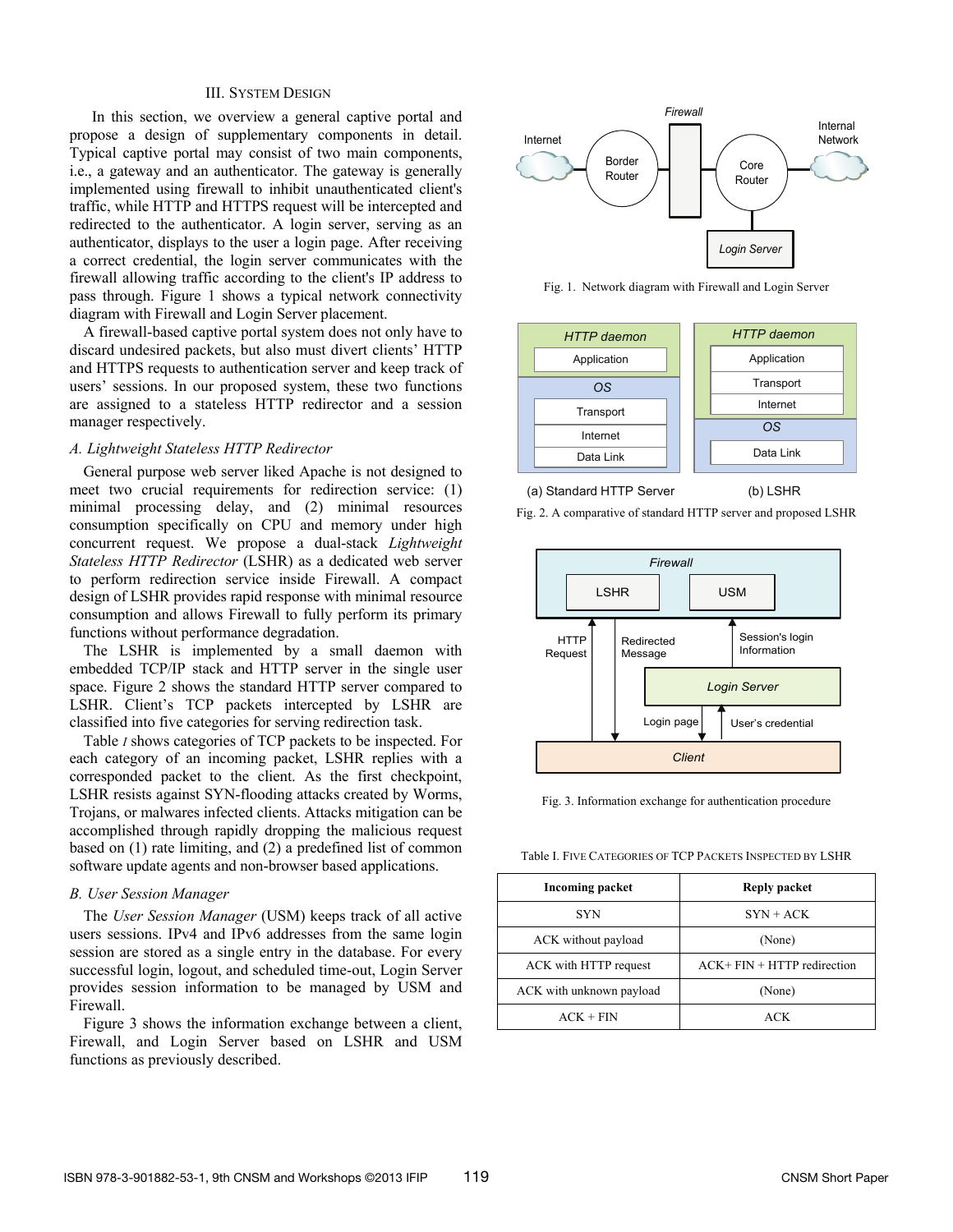### IV. ADDRESS DISCOVERY AND BINDING TECHNIQUE

We propose the *Dual Address Discovery* (DAD) as a mechanism to activate and bind together IPv4 and IPv6 client addresses. Briefly, Login Server presents a login page embedded with IPv4 and IPv6 host names to the client. If both addresses are available, two consecutive DNS resolution operation inherently activate them with two corresponded login requests (one for IPv4, and the other for IPv6) to Login Server. Login Server then associates them with a 48-bit hash code into 3-tuples of (*IPv4*, *IPv6*, *hash code*) for further authentication.

# *A. DAD Address to hostname mapping*

Figure 4 shows a sample of login. The IPv4 and IPv6 addresses on the page notify to the user that two addresses are going to be authenticated. Each address is generated by an image tag (img) where a source (src) of image is specified by a CGI (Common Gateway Interface) script tying to a specific host name of Login Server described in next paragraphs. The unique hash code attached with the script notifies Login Server to authenticate IPv4/IPv6 addresses simultaneously when receiving a correct user's credential.

To provide high availability and redundancy of login services, Login Server may be implemented using a cluster of servers. Each physical server can contain several instances of virtual machines (VM) for login services. Load balancing among them can be achieved by round-robin DNS [9] or by layer 4 switching. Each VM is assigned with three types of host names serving different purposes as follows:

*1) Type I: Dual-stack host names:* Login Server with dualstack host name serves as the main login server from redirection by Firewall. The name is assigned with  $loginX$ , where  $x=1, 2, 3, \ldots, N(N)$  is the number of available VM). The login page with this host name contains two tags for address resolution as shown by HTML code in Fig. 4. The first tag is for IPv4 address (A DNS record mapping), and the second tag is for IPv6 address (AAAA DNS record mapping). The A and AAA record respectively are in fact the Type II and Type III host names. This type of host name allow the first HTTP request to be any type of packet as described in Section II.

*2) Type II: IPv4-only host names:* This type of host name (loginX-v4) is specifically used to obtain client's IPv4 address (for IPv4 stack).

*3) Type III: IPv6-only host names:* The last type of host name  $($ login $X-y6)$  is specifically used to obtain client's IPv6 address (for IPv6 stack).

Figure 5 illustrates the relationship between three types of host names and how to bind client's address with each type. The loginX (Type I) is assigned to main login page, while loginX-v4 (Type II) and loginX-v6 (Type III) are used in embedded tags generated by loginX, separately serving each IP stack.

# *B. DAD Sequence Diagram*

Figure 6 shows DAD messages exchanged between the client, Login Server and Session Manager. There are three main parts as numbered in the figure as follows:



Fig. 4. Sample login page with embedded CGI generated images



Fig. 5. Address binding with a mapping host names by each IP stack

*1) Address Acquisition:* The client, either with IPv4 or IPv6 address, sends a HTTP request (redirected from firewall) to the Login Server using Type I host name (loginX). The Login Server sends a login page reply back to the client. The login page contains two HTML tags: one for IPv4, the other for IPv6. Both addressed are attached with the same hash code for unique session identification.

*2) Address Binding:* When the client receives the login page, both HTML tags enforce the client to reopen two requests corresponding to IPv4 tag (Type II host name) and IPv6 tag (Type III host name) to Login Server again. The DNS resolutions from these requests yield client's IPv4 and IPv6 addresses, while the graphical images of the two addresses are sent back to inform the user. Subsequently, the system waits for user's credential submission.

*3) Address Authentication:* The credential with IPv4 and IPv6 addresses are together submitted to Login Server. Both are forwarded to USM and will be further processed by the firewall. Finally, the client with IPv4/IPv6 addresses are allowed to access network services.